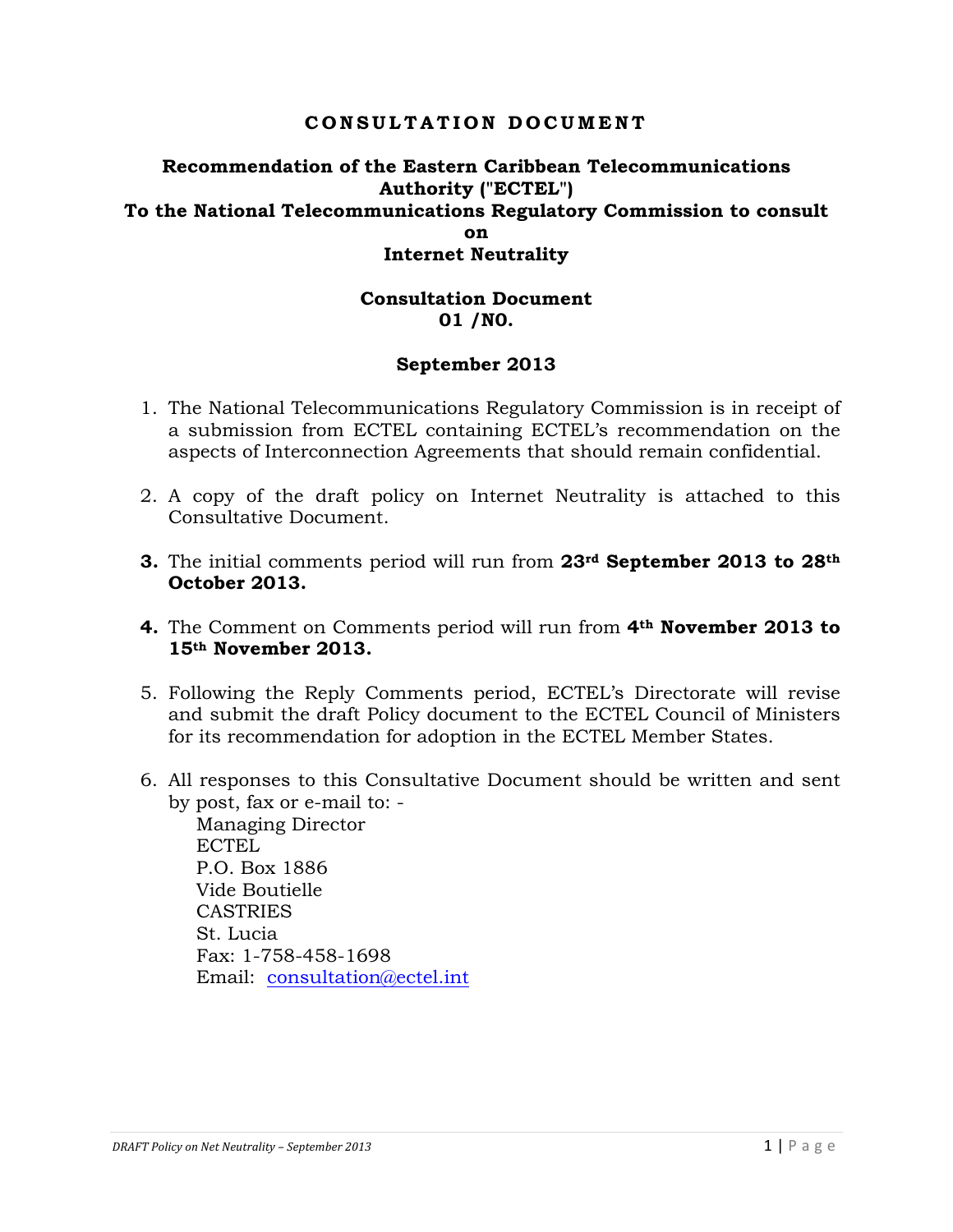### **Disclaimer**

*This consultative document does not constitute legal, commercial or technical advice. The consultation is without prejudice to the legal position of ECTEL's duties to provide advice and recommendations to the Ministers with responsibility for telecommunications and the National Telecommunications Regulatory Commissions.*

### **Suggested Guidelines for Responses to Consultations**

In order to promote faster processing of views expressed and to reduce administrative lags in ECTEL's public consultation processes, ECTEL hereby recommends that parties desirous of making contributions to the attached consultation follow the procedures outlined below. ECTEL would therefore be grateful if commenting parties could please observe these guidelines where possible.

- 1) Responses to consultations should be clearly labeled as a response to the particular ECTEL consultation and correctly referenced by title.
- 2) Documents should contain; the Name of Party/Licensee/NTRC commenting, address and telephone, fax number and email contacts of commentary author or corporate officer(s) responsible for document. This information will enable ECTEL to clarify any comments where necessary, or to facilitate follow-up dialog by ECTEL where required.
- 3) For each specific recommendation contained in the consultation document, commenting parties should indicate clearly via a **"Yes"** or **"No"** response, whether they concur or disagree with ECTEL's recommendations, and provide explanations/reasons for each response.
- 4) Where parties have no view or interest in expressing a view on a specific recommendation, parties should indicate **"no comment"** and number appropriately.
- 5) Responses/comments to specific recommendations should be double spaced and numbered in sequence with the recommendation. Where comments are extensive, paragraphs should be numbered. Pages should be numbered.
- 6) Commenting parties should avoid making comments in the form of tracked changes to consultation documents.
- 7) Where possible, comment documents should be submitted in PDF format.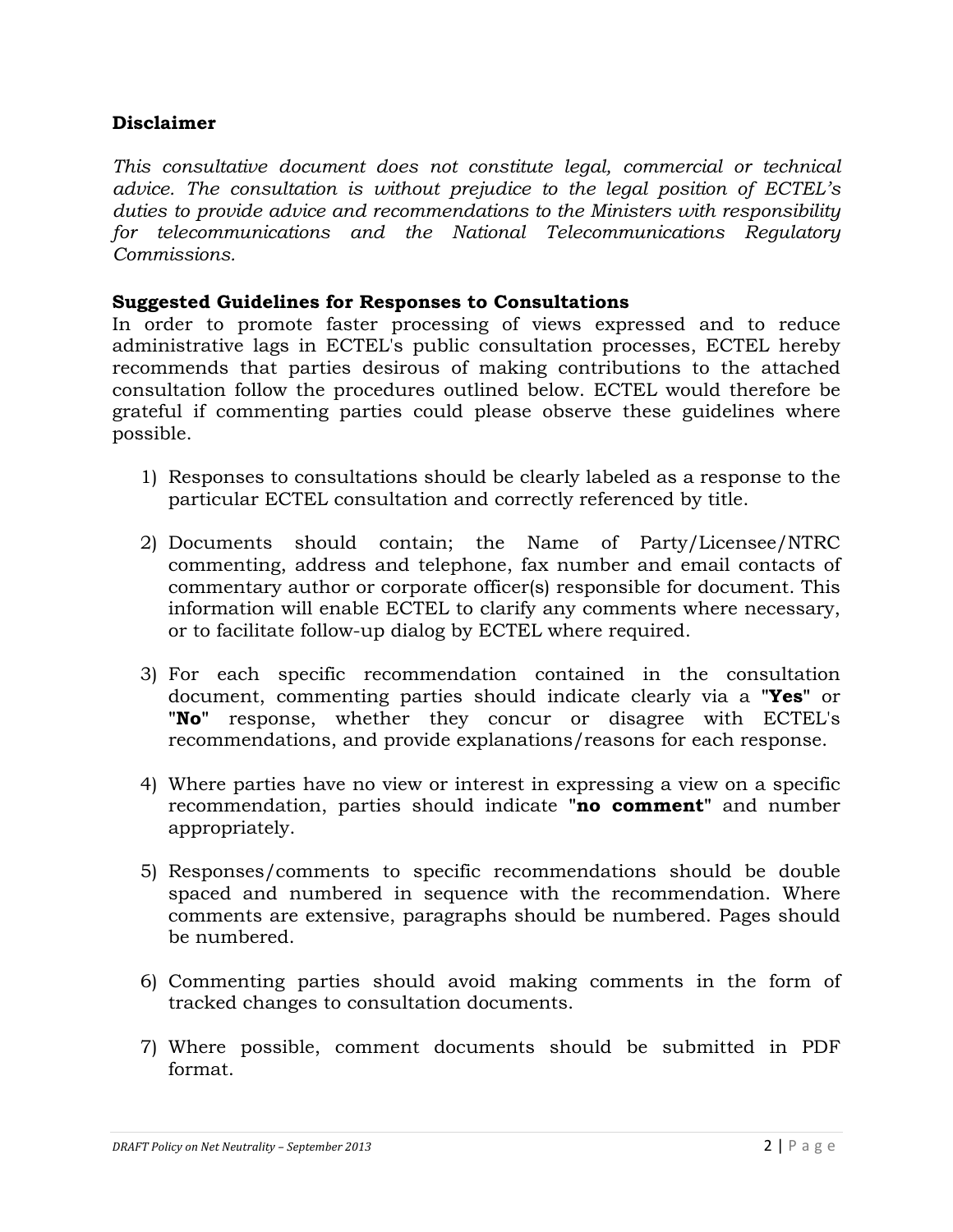- 8) Where possible, parties should make explicit reference to academic articles; legislative provisions in other jurisdictions, or other sources relied on, and should provide copies of these together with comments. Accurate citations of resources relied on will suffice if copies cannot be provided.
- 9) Where parties are commenting on specific provisions of legal language, alternative language should be proposed where possible. Such language should be appropriately highlighted and double-spaced. Parties should avoid proposing alternative language in tracked changes to the consultation document.

### **ADDITIONAL INSTRUCTIONS FOR TELECOMMUNICATIONS SERVICE PROVIDERS:**

In responding to ECTEL's recommendations also indicate whether your company:

- (1) Currently utilizes or plans to utilize Deep Packet Inspection (DPI) or similar technologies on your networks and if so please explain in detail your reasons for the use of DPI or similar technologies
- (2) Currently employs traffic management techniques other than DPI and if so please outline the traffic management techniques used: and
- (3) Would support the introduction of regulations by Parliament to control the use of DPI and similar technologies.

### **ADDITIONAL INSTRUCTIONS FOR OTHER STAKEHOLDERS**

In responding to ECTEL's recommendations also indicate whether:

- (1) in your experience as a consumer applications such as Skype, Viber have been blocked by a telecommunications provider
- (2) you consider DPI an interference with your right to privacy
- (3) would be willing to pay based on how much data you use and pay extra if you exceed the agreed amount of data; and
- (4) You would support the introduction of regulations by Parliament to control the use of DPI and similar technologies.

ECTEL is grateful to those parties adopting the recommended guidelines for submitting comments.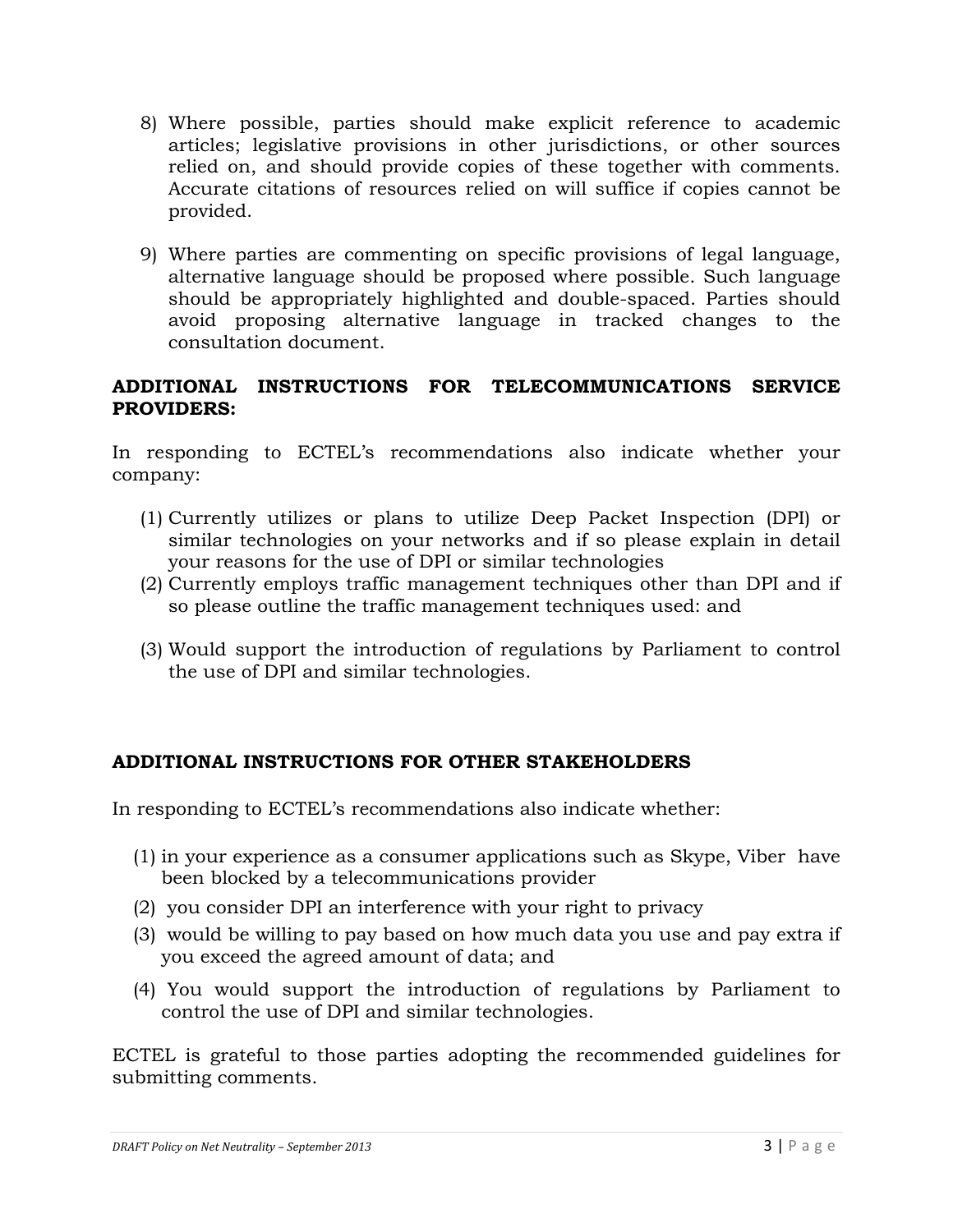# **EASTERN CARIBBEAN TELECOMMUNICATIONS AUTHORITY (ECTEL)**

# **POLICY RECOMMENDATION ON**

## **INTERNET NEUTRALITY**

**DISCUSSION PAPER**

**September 2013**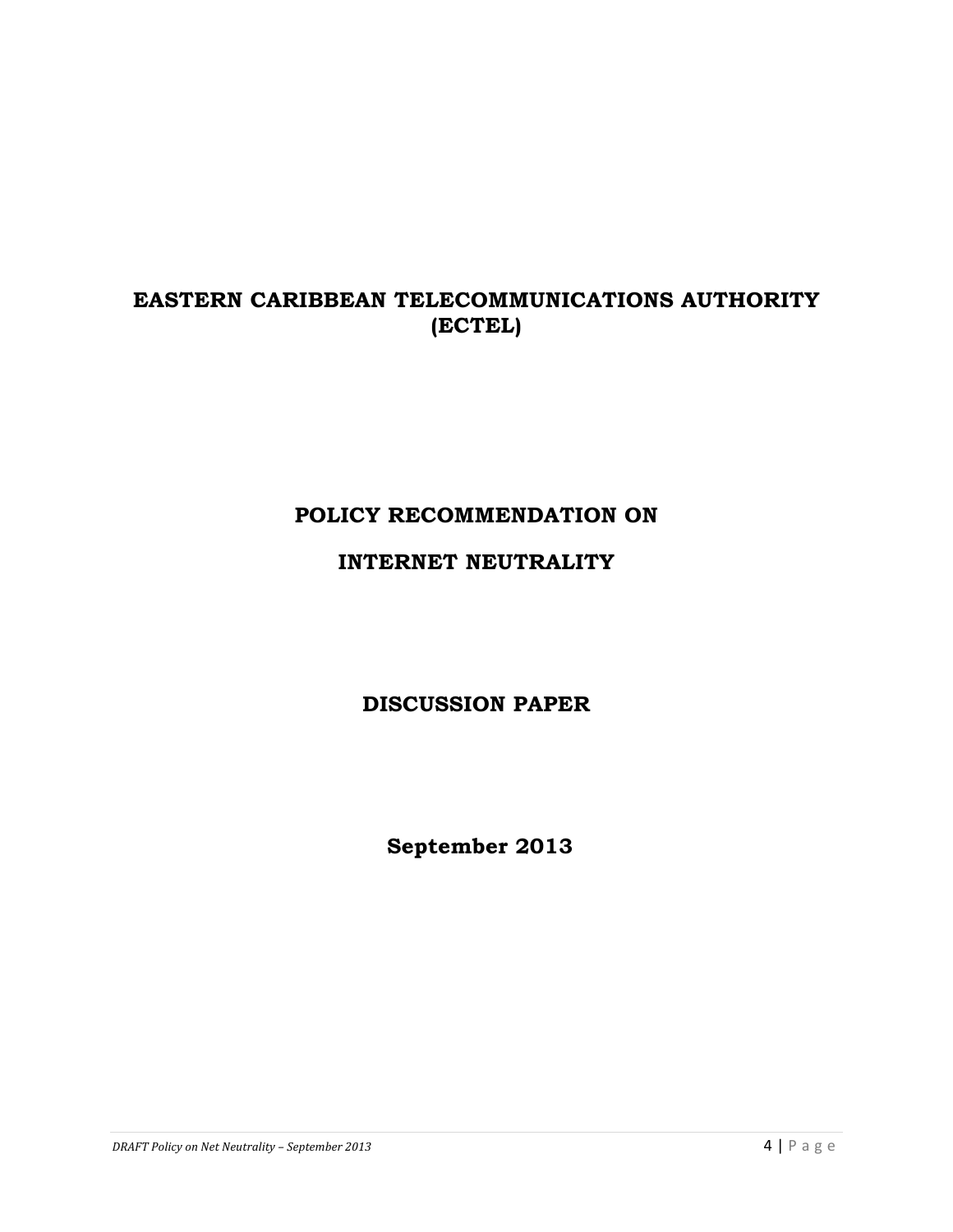## **LIST OF ABBREVIATIONS**

| <b>BEREC</b>   | Body of European Regulators for Electronic<br>Communications |
|----------------|--------------------------------------------------------------|
| <b>DPI</b>     | Deep Packet Inspection                                       |
| EU             | European Union                                               |
| <b>FCC</b>     | <b>Federal Communications Commission</b>                     |
| <b>ICTA</b>    | Information and Communications Technology Authority          |
| <b>IDA</b>     | Info-Communications development Authority of Singapore       |
| <b>ISP</b>     | Internet Service Provider                                    |
| <b>ITU</b>     | International Telecommunications Union                       |
| NET NEUTRALITY | Internet Neutrality                                          |
| <b>PMT</b>     | <b>Public Mobile Telecommunications</b>                      |
| QoS            | Quality of Service                                           |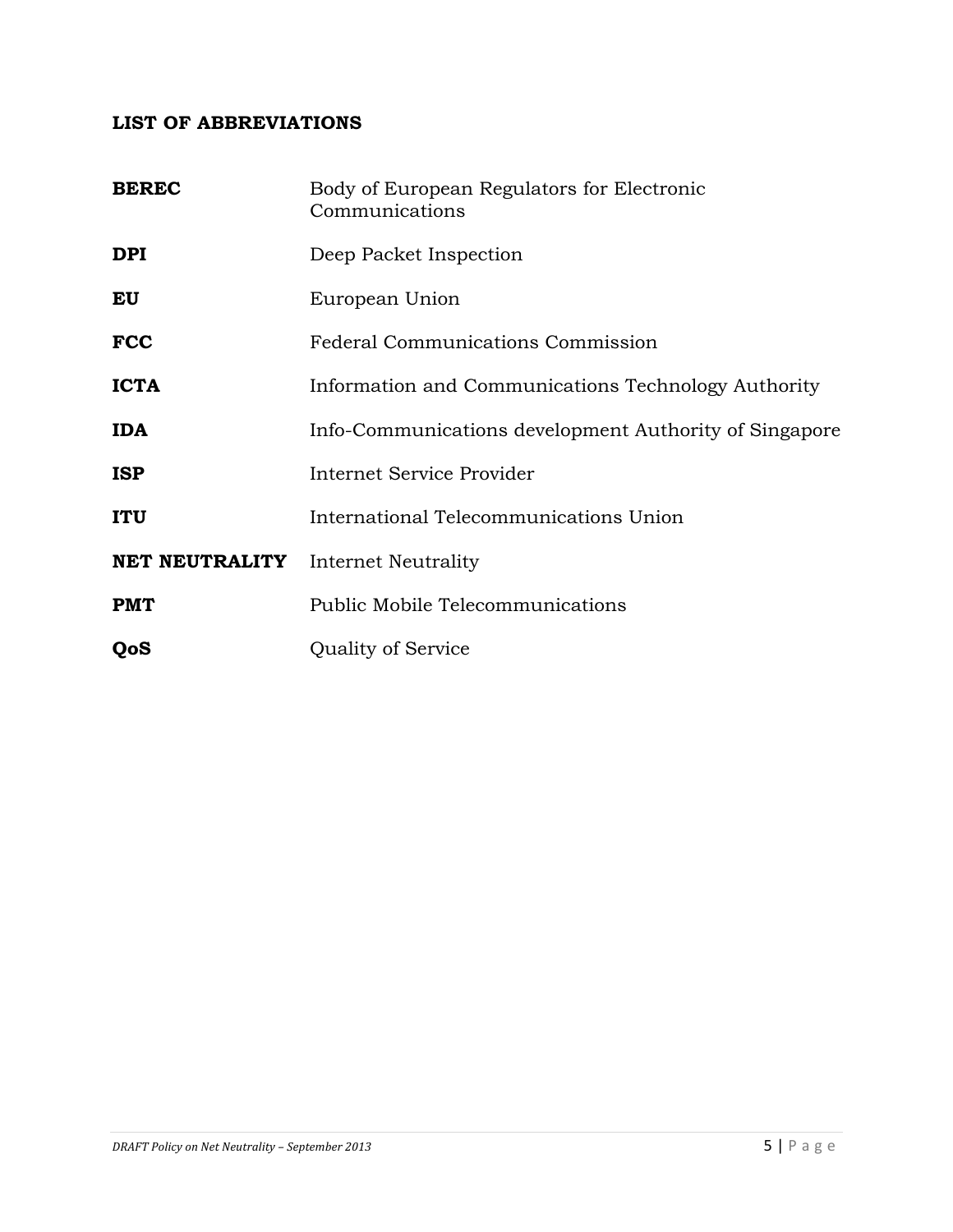## **TABLE OF CONTENTS**

| Promote competition in the retail broadband market10 |  |
|------------------------------------------------------|--|
|                                                      |  |
|                                                      |  |

**\_\_\_\_\_\_\_\_\_\_\_\_\_\_\_\_\_\_\_\_\_\_\_\_\_\_\_\_\_\_\_\_\_\_\_\_\_\_\_\_\_\_\_\_\_\_\_\_\_\_\_\_\_\_\_\_\_\_\_\_\_\_\_\_\_\_\_\_\_\_\_\_\_\_\_\_\_\_**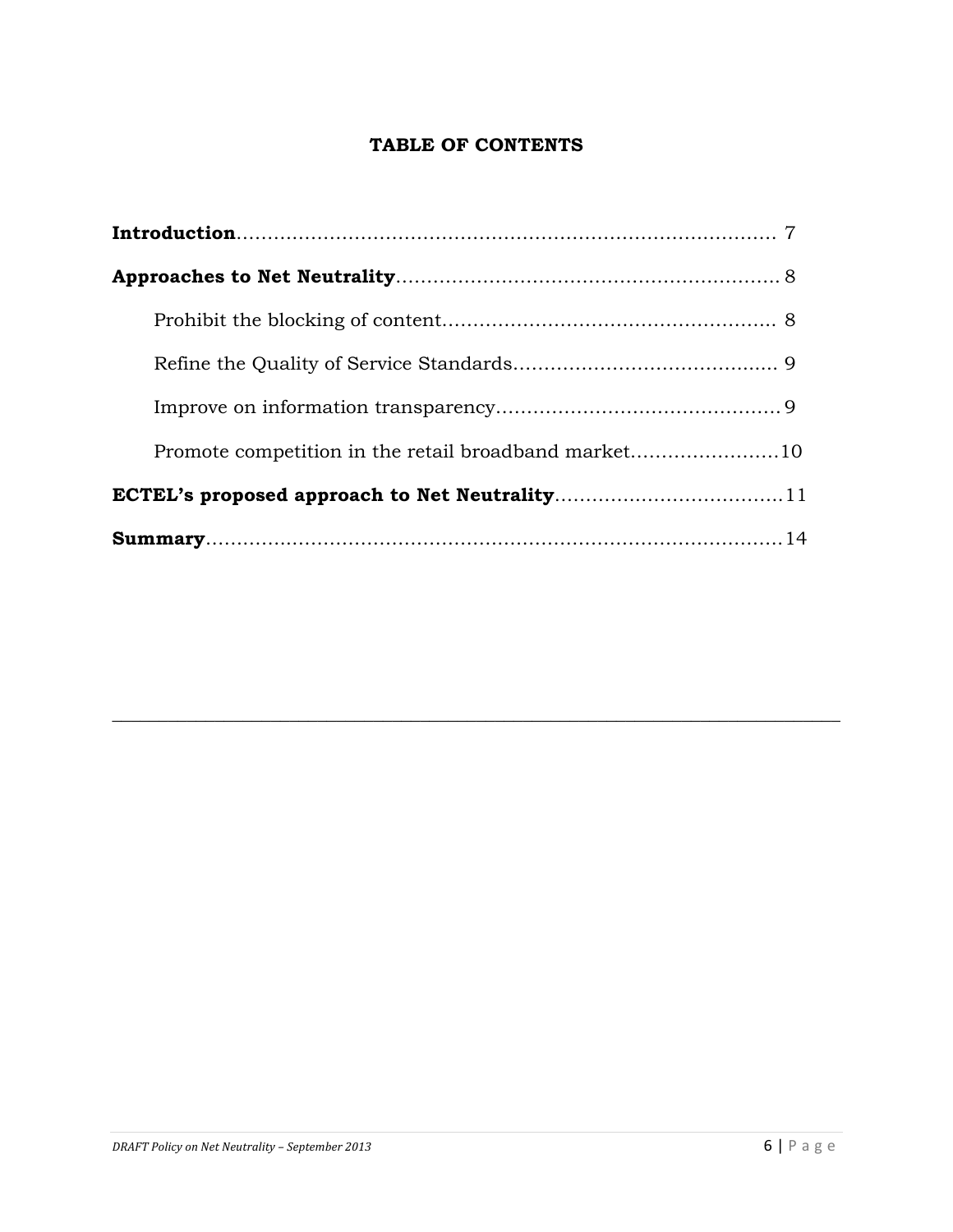### **INTRODUCTION**

"*Network neutrality is best defined as a network design principle. The idea is that a maximally useful public information network aspires to treat all content, sites and platforms equally. This allows the network to carry every form of information and support every kind of application."* <sup>1</sup>

Regulatory authorities approach the issue of Network Neutrality with "cautious observation, tentative refinement or active reform"2. According to the ITU Discussion Paper on Network Neutrality cautious observers continue to note the net neutrality issues but have not taken any steps to deal with them whilst refiners adopt a light handed approach and refrain from prohibiting certain behaviours3. Active reformers are described as those that prohibit specific behaviours by ISPs. Countries such as Australia are regarded as cautious observers, the United Kingdom is classed as a tentative refiner and the Netherlands, Singapore, and the United States are seen as active reformers4. The major point of separation between the active reformers and the tentative refiners is enactment of prohibition on the blocking of content. Thereafter, both those classes engage utilize similar approaches such as the enactment of provisions for greater transparency in traffic management practices and the promotion of a competitive broadband market.

#### **Summary of ECTEL's Position**

Having examined the approaches of a number of regulatory authorities ECTEL proposes that providers of fixed and mobile broadband refrain from blocking the content and provide customers with information on the terms and condition of their broadband service. The blocking of content in fixed or mobile broadband networks is only allowable in extremely limited circumstances and even where such circumstances exist providers must demonstrate that the action of blocking is reasonable and proportionate. It must be noted here also that ECTEL's position on the blocking of content does not prevent providers from utilizing usage based pricing schemes where the customer is charged a rate for exceeding agreed usage levels. However, ECTEL does not support the practice of providers cutting internet speeds once a consumer has exceeded his agreed usage limit. In addition to advocating the prohibition against the blocking of content, ECTEL also advocates information transparency. As such, ECTEL supports the view that consumers must be supplied with all current

<u> 1989 - Johann Stein, fransk politik (d. 1989)</u>

<sup>&</sup>lt;sup>1</sup> Tim Wu, "Net Neutrality FAQ" (http://timwu.org/network\_neutrality.html) last accessed on 24<sup>th</sup> June 2013.

International Telecommunications Union, "Net Neutrality a regulatory perspective", 2012 (http://www.ictregulationtoolkit.org/en/Publication.4029.html) last accessed on 24<sup>th</sup> June 2013.

 $3$  (fn 2) pg

 $4$  (fn 2) pg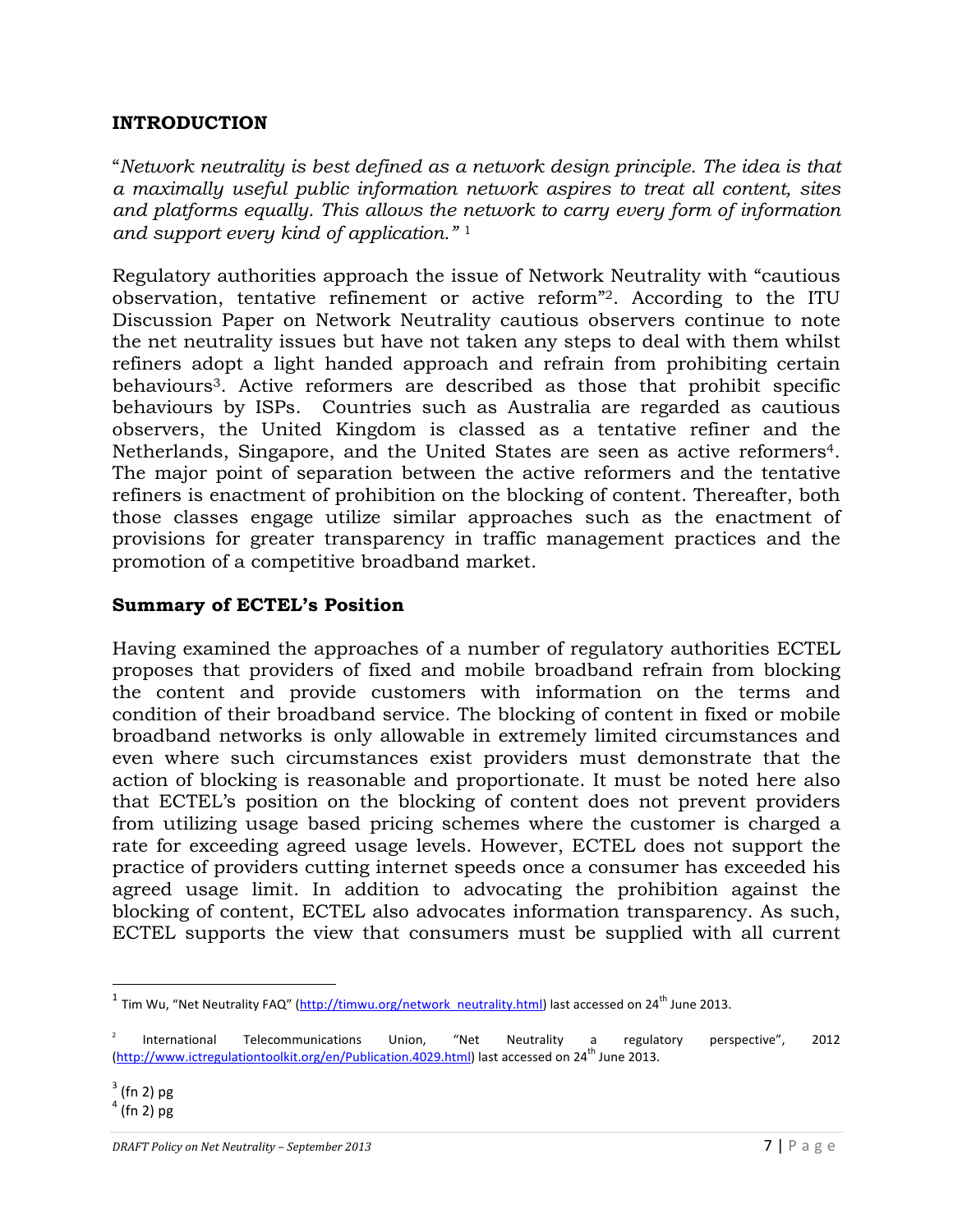information relevant to their broadband service in a manner that is clear and understandable.

This discussion paper commences with a brief examination of the differing regulatory approaches to Internet neutrality and thereafter outlines ECTEL's proposals on how the matter should be dealt with in the ECTEL Member States.

### **APPROACHES TO INTERNET NEUTRALITY**

### **Prohibit the blocking of content.**

Article 7. 4a of the Telecommunications Act in the Netherlands prohibits providers of public electronic communication networks which deliver internet access services and providers of internet access services from hindering or slowing down applications<sup>5</sup>. Provisions prohibiting the blocking of lawful content are also found in the 2010 United States Federal Communications Commission Report and Order on preserving the open internet. Therefore, one of the open internet rules mandates that fixed broadband providers refrain from blocking lawful content, applications, services or non-harmful devices. Mobile broadband providers are prohibited from blocking websites or applications that compete with their voice or video telephony services<sup>6</sup>.

However, the rule against the blocking of lawful content is subject to certain restrictions. Thus in the Netherlands the blocking or hindering of lawful content can be undertaken where it is necessary to " minimize the effects of congestion whereby, equal types of traffic should be treated equally"7 and to "preserve the integrity and security of the network"8. In the United States the Open Internet Report recognizes that "an open, robust, and well-functioning Internet requires that broadband providers have the flexibility to manage their networks, including but not limited to efforts to block spam and ensure that heavy users don't crowd out other users"9. As such the rules regarding no blocking and non-discrimination are subject to the provider undertaking "reasonable network management." A network management practice is reasonable *"…if it is appropriate and tailored to achieving a legitimate net-work* 

<sup>&</sup>lt;u> 1989 - Johann Stein, fransk politik (d. 1989)</u>  $<sup>5</sup>$  Bits of Freedom, "Translation of Key Dutch Internet Freedom Provisions"</sup>

<sup>(</sup>https://www.bof.nl/2011/06/27/translations-of-key-dutch-internet-freedom-provisions/) last accessed on 24<sup>th</sup> June 2013.

<sup>&</sup>lt;sup>6</sup>FCC Report and Order, In the matter of preserving the open internet and broadband practices (http://hraunfoss.fcc.gov/edocs\_public/attachmatch/FCC-10-201A1.pdf) last accessed on 24<sup>th</sup> June 2013.

 $<sup>7</sup>$  (fn 5)</sup>

 $^8$  (fn 5)

 $^9$  (fn 6)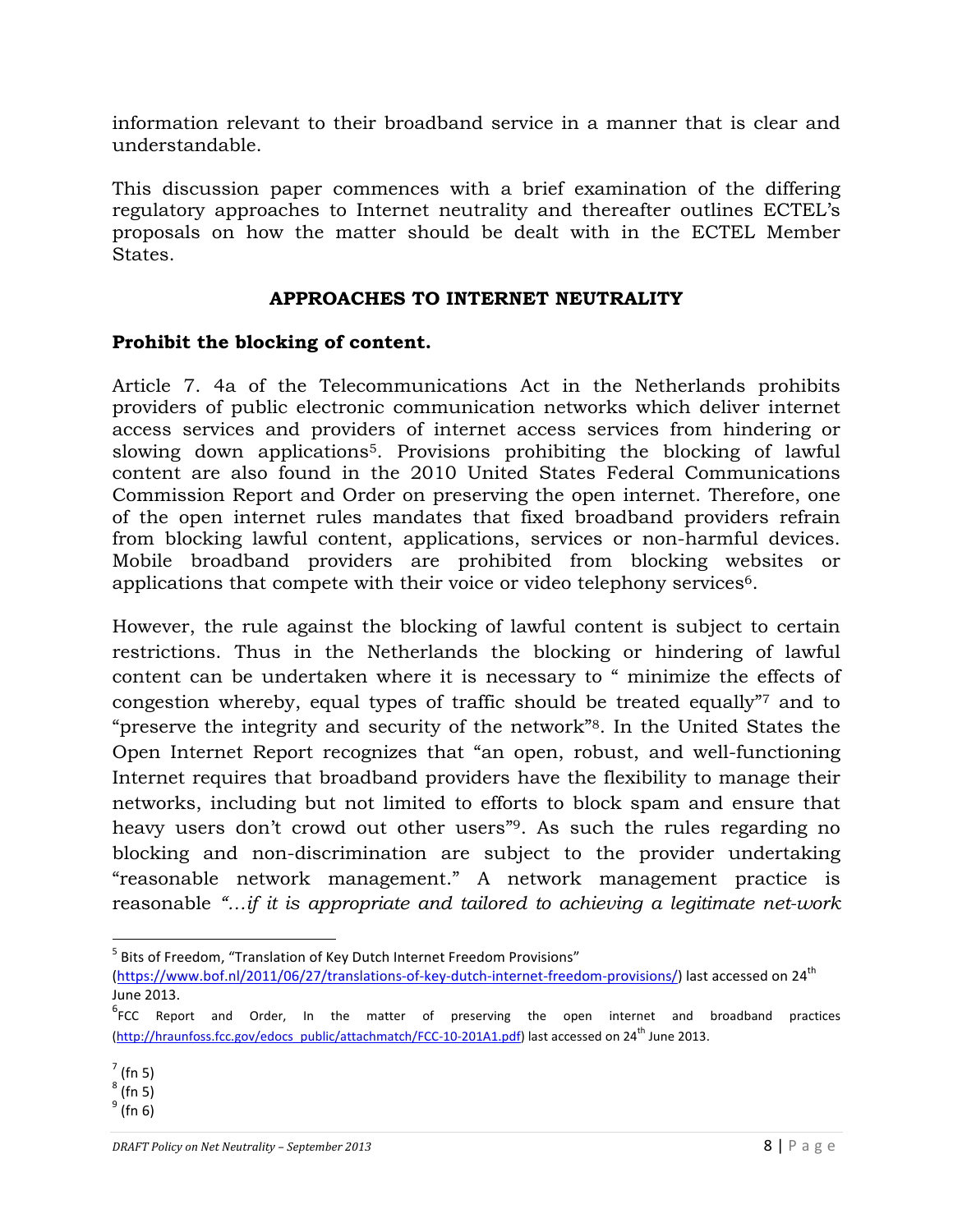*management purpose, taking into account the particular network architecture and technology of the broadband Internet access service.10"* In Singapore although the IDA prohibited providers from blocking legitimate content it also adopted the position that ISPs must have the flexibility to manage their own networks and differentiate their service offerings. Thus, in its 2011 decision on net neutrality the regulator stated that "ISPs and network operators should be allowed flexibility to manage their network or differentiate their service offerings, but must abide by IDA's fair competition rules, information transparency and minimum QoS requirements, as well as the prohibition of blocking of legitimate Internet content."11

## **Refine Quality of Service standards**

In a converged telecommunications market where the ISP and the Content Provider may be one and the same, some traffic management techniques may be regarded as an anti-competitive. Thus, blocking access to or the use of a rival's content or application or throttling a rival's content with the intention of making the ISP's own service more attractive in comparison is an unduly discriminatory practice.

In order to minimize the potential effects of traffic management techniques that degrade the service supplied to consumers, some regulators have refined their quality of service requirements. The EU in 2009 noted that the techniques utilized for traffic management could be utilized to degrade the quality of some services to an unacceptable level<sup>12</sup>. In order to mitigate against this, it was proposed that the EU rules be altered to permit national telecommunications authorities to set minimum quality levels for network transmission services to promote net neutrality and net freedoms. As such, Article 22 (3) of the Universal Service Directive, permits regulators to set minimum Quality of Service requirements in order to prevent the degradation of service and the hindering or slowing or traffic over networks. In the Netherlands the revised legislation stated that in order to prevent the degradation of service or the slowing down of traffic, minimum requirements regarding the quality of service may be imposed. Further, part of Singapore's three pronged approach to dealing with net neutrality focused on ensuring that customers enjoy a reasonable quality of service through the enforcement of quality of service regulations.

<sup>&</sup>lt;u> 1989 - Johann Stein, fransk politik (d. 1989)</u>  $10$  (fn 6)

 $11$  IDA, Decision on Net Neutrality, 2011

<sup>(</sup>http://www.ida.gov.sg/~/media/Files/PCDG/Consultations/20101111\_Neteutrality/NetNeutralityExplanatoryMe<br>mo.pdf) last accessed on 24<sup>th</sup> June 2013.

 $\overline{12}$  EU Press Release, Agreement on EU Telecoms Reform paves the way for stronger consumer rights, an open internet, a single European telecoms market and high speed internet connections for all citizens (http://europa.eu/rapid/press-release\_MEMO-09-491\_en.htm) last accessed on  $24^{\text{th}}$  June 2013.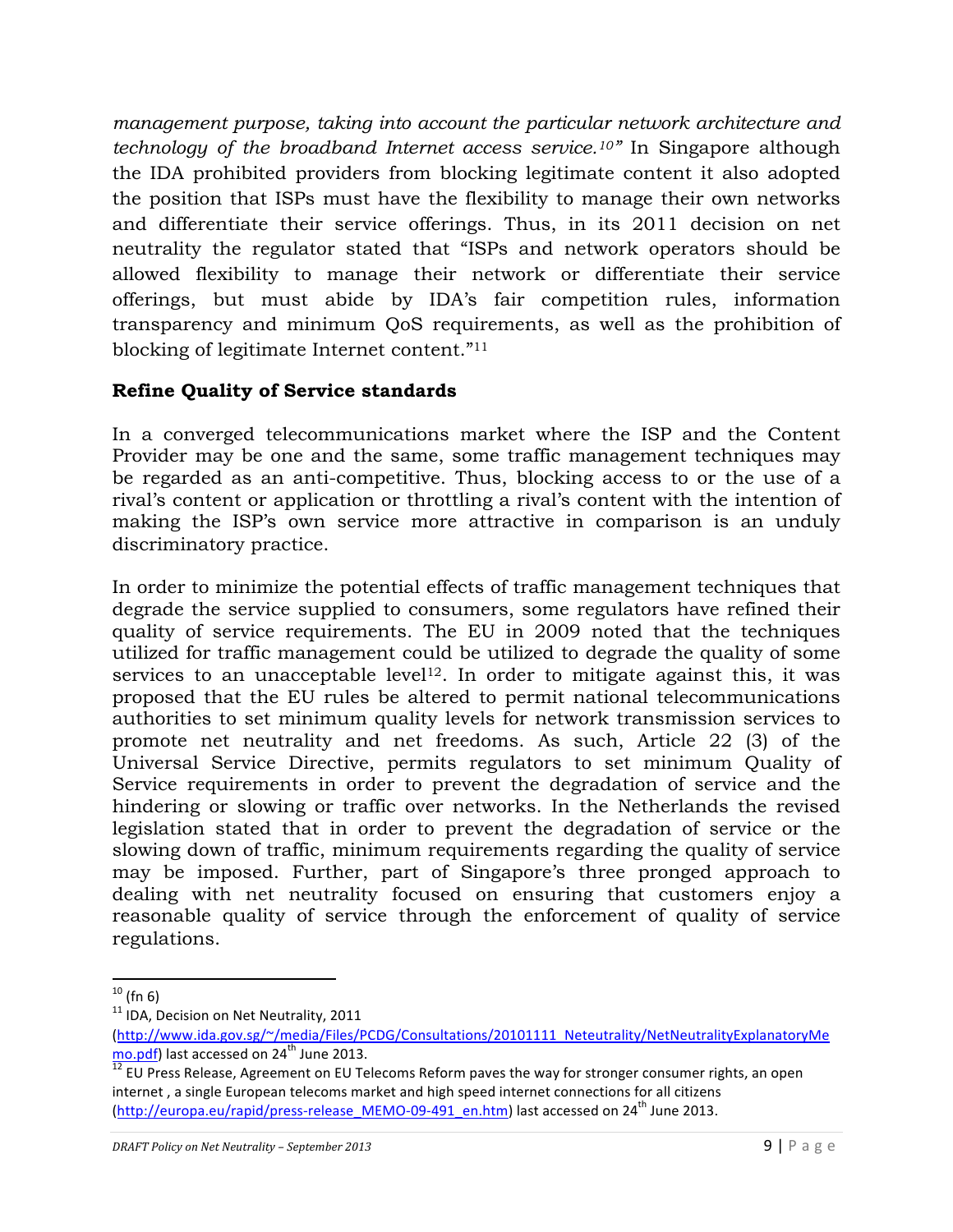**Improvision information transparemetic quality of service, regulators have** determined that the provision of information by operators about their services and the limitations of the same will further the objective of net neutrality. Once providers are obliged to be more transparent in their dealings, customers will be placed in a better position to make informed choices and in a competitive environment, consumers will readily switch to operators whose services and policies are best suited to their needs. Further, information transparency will also allow regulators the opportunity to examine service terms and conditions and thereafter determine whether the same are in keeping with regulatory rules. Therefore, transparency requirements focus on the revelation of information pertaining to speeds, the traffic management practices and their impact on the services provided as well as the terms and conditions of provision of the service.

In the EU Article 21 (3) of the Universal Service Directive mandates NRA's to ensure that providers inform their customers about the limitations on their access to service. However, according to BEREC the Directive did not provide an exhaustive list of the essential factors for the achievement of transparency. Therefore, in order to better explain how transparency could be achieved BEREC in 2011 issued a document outlining best practices and recommended approaches for achieving transparency in furtherance of the goal of net neutrality. The document recommends that operators which provide services with fixed connectivity should detail maximum speeds as well as actual download and upload speeds. Providers should also reveal the conditions necessary for the delivery of certain speeds as well as factors that impact on the provision of the services to the customer. Further, it was proposed that providers should inform customers about their traffic management techniques, clearly distinguish between applications agnostic and application specific traffic management methods and state how the said techniques impact on the customer's service13.

The IDA, noting that providers in Singapore published theoretical broadband internet access speeds, recommended that ISPs measure and publish typical access speeds experienced by end users<sup>14</sup>. In January 2012 the IDA in an information paper on the publication requirements for internet service providers mandated that all ISPs offering residential fixed or customer mobile broadband plans to publish the typical speeds of each of the applicable residential fixed and consumer mobile broadband plan alongside the theoretical maximum speeds15. The speeds must be "prominently published on

<u> 1989 - Johann Stein, fransk politik (d. 1989)</u>

 $^{13}$  BEREC Guidelines on transparency in the scope of Net Neutrality: Best Practices and Recommended Approaches, 20122 (http://berec.europa.eu/doc/berec/bor/bor11\_67\_transparencyguide.pdf)<br><sup>14</sup> (fn 11)<br><sup>15</sup> IDA, Publication Requirements for all Internet Service Providers, 2012

<sup>(</sup>http://www.ida.gov.sg/~/media/Files/PCDG/Licensees/Information%20Papers/PR\_ISP.pdf) last accessed on 24<sup>th</sup> June 2013.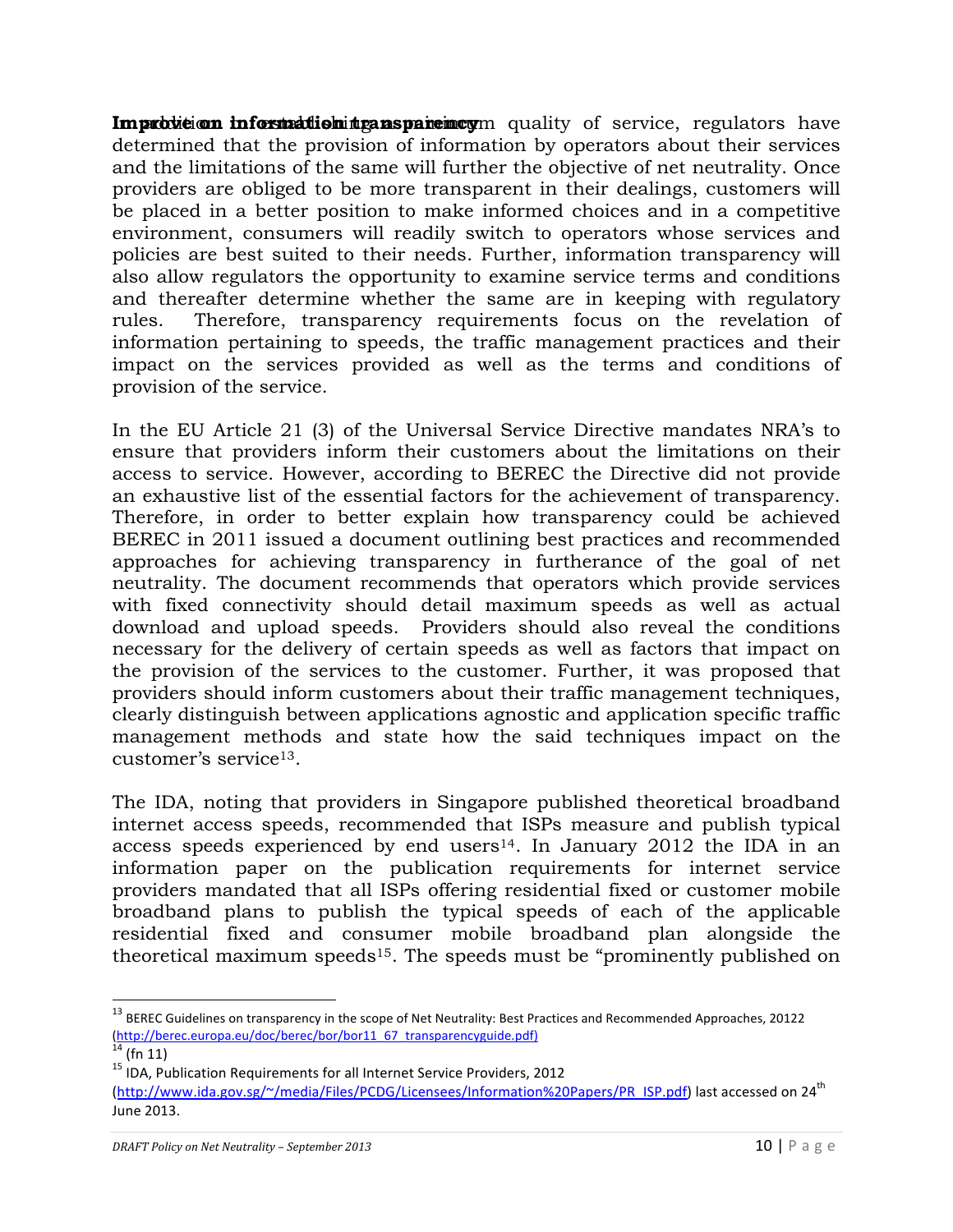the ISPs websites, brochures, digital and press advertisements, and any other publicity or marketing materials in a clear, easily accessible and easily understood manner, preferably alongside the theoretical speeds."16 Further, the IDA requires that the computation methodology utilized to measure the speeds also be made available to the consumer $17$ .

**Prombte competition in the retail broad liand market.** Who do not possess significant market power and who operate in markets that are competitive are unlikely to engage in traffic management practices that are likely to result in a consumer shift away from their businesses. Therefore, regulatory interventions which aim at improving competition in the broadband market will reduce the incentive for providers to undertake anti-competitive business practices. According to the ITU, open access policies such as the mandated unbundling of local loops, bitstream access and duct access have been successful in stimulating retail fixed broadband markets18.

In Singapore, the IDA's three pronged approach to net neutrality commences by advocating the facilitation of competition in the market for internet access through the utilization of the IDA's competition code. The Code guards against anti-competitive behaviour and unfair methods of competition such as the degradation of service without a legitimate justification<sup>19</sup>.

## **ECTEL's PROPOSED APPROACH TO INTERNET NEUTRALITY**

Having reviewed the approaches adopted in several jurisdictions as well as the current legislative framework in the ECTEL Member States ECTEL is of the view that the internet must be open and as such believes that all electronic communication that passes through a network must be treated equally. If ECTEL were to advocate the position that the blocking of content and throttling of speeds by telecommunications, providers was acceptable, it would be acting contrary to its mandate to promote a ubiquitous state of the art communications environment, contributing to the curtailment the government objective of establishing knowledge based societies and sanctioning the violation of the telecommunications legislation and licence terms.

ECTEL Member States have committed themselves to goal of establishing knowledge based economies and to that end some have subscribed to regional initiatives such as the CARICOM ICT4 project which apart from other things has as its aim the utilization of ICT to transform enhance economic and social

<sup>&</sup>lt;u> 1989 - Johann Stein, fransk politik (d. 1989)</u>  $16$  (fn 16)

 $17$  (fn 16)

 $18$  (fn 2)

 $19$  (fn 11) pg 6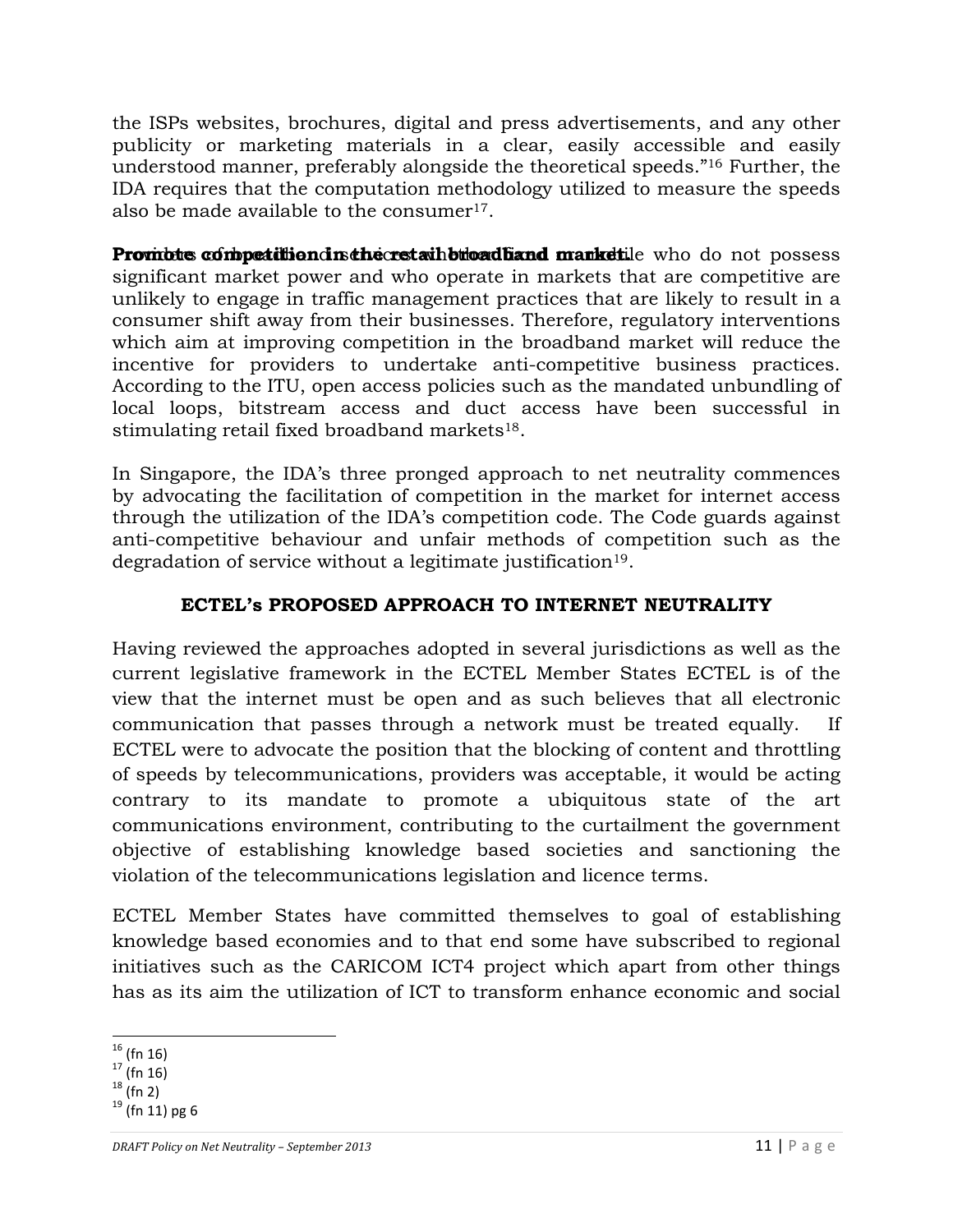development. In order to achieve these regional objectives it is essential to possess a robust communications infrastructure and as such the CARICOM ICT4 project speaks to the establishment of "*modern, regional regulatory and open telecommunication infrastructures…to provide affordable and ubiquitous access*."20 ECTEL was conceived in part to promote the introduction of advanced communication technologies as well as the overall development of telecommunications in the Member States. Given this function and the participation of ECTEL Member States in these types of initiatives, ECTEL supports the objective of using ICT to transform and reform the economies of the member states. Provider policies and behaviour which have as their aim the blocking of content and the throttling of internet speeds will interfere with regional goals and potentially stymie the growth in the ICT sector, hamper innovation and unnecessarily inhibit the transmission of information. ECTEL as an institution created in part for the promotion of telecommunications cannot support actions by providers which interfere with overall development in the telecommunications sector and therefore ECTEL cannot support the blocking of content or the cutting of internet speeds. ECTEL supports the concept of an internet in which the end to end principle is maintained.

Not only is the blocking of websites potentially inhibitive of economic development it also interferes with the privacy rights of customers. This in turn breaches the terms of the current telecommunications legislation as well as the licence terms and conditions. The Telecommunications legislation in the Member States speaks to the confidentiality of the information transmitted over the telecommunications infrastructure and seeks to protect consumer privacy. In order for a provider to restrict subscribers' usage of the internet, providers would of necessity need to engage in some form of computer network packet filtering known as DPI. All data transmitted over the internet is sent in the form of "packets" of information usually containing a "header" and a "body" of data (i.e. which together constitute "messages.") In order to successfully restrict or block a user's access to certain types of services, an ISP would essentially need to set up its network so that certain types of information, (i.e. data or "messages,") would be restricted from passage through the network or routed to an alternative destination based on certain pre - established protocols.

However, section 59 of the Act which states that *"Any message transmitted over a public telecommunications network, shall be confidential and shall not be intercepted or interrupted without the consent of the sender, or without a court order made under this Act or any other enactment"* prohibits any interference in the correspondence of a sender (and by necessity a receiver) without consent or

<u> 1989 - Johann Stein, fransk politik (d. 1989)</u>

<sup>&</sup>lt;sup>20</sup> CARICOM Draft ICT for Development Strategy

<sup>(</sup>http://www.caricomict4d.org/images/stories/docs/draft\_regional\_ict\_strategy.pdf) pg 16. last accessed on the 24<sup>th</sup> June 2013.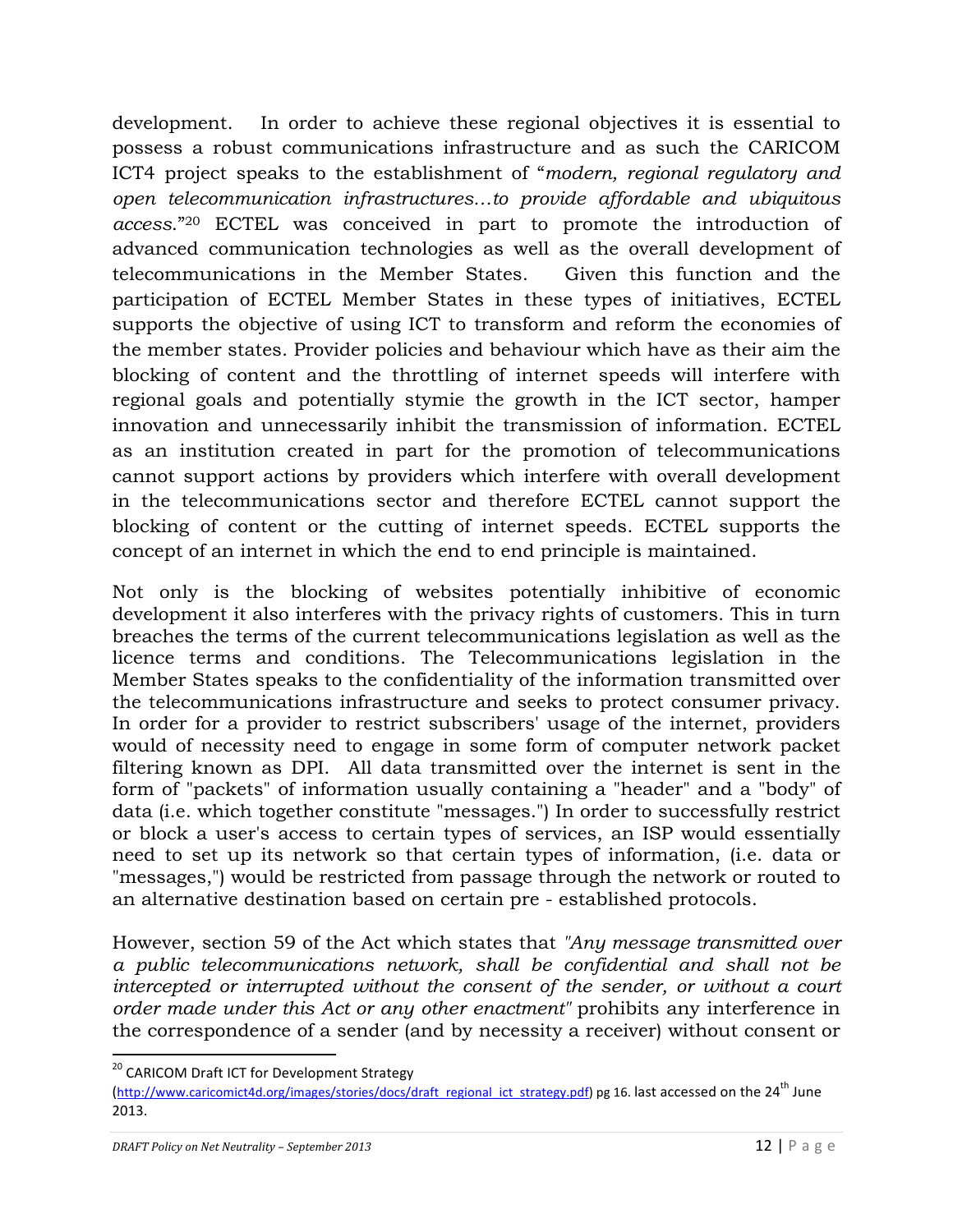a court order. Thus, the practice of DPI coupled with the act of blocking of content amounts to interference with correspondence and as such is a clear breach of the prohibition against unlawful interference. The practice of blocking content is also contrary to licence terms. Article 8 of Part 2 of the PMT and ISP Licences states that *"The Licensee shall ensure the privacy and confidentiality of information and business secrets obtained in the course of its business from any Customer by establishing and implementing procedures for maintaining confidentiality of such information as set out in the Act."* Where a provider, utilizes DPI in order to block access to certain websites it undermines rather than maintains the privacy and confidentiality of subscribers' information.

The blocking of content also violates licence terms which speak to nondiscrimination and engaging in anti-competitive practices. Thus, if a provider decides to prevent access to certain websites on its mobile network yet allow access on its fixed network it would be in breach of Article 6.3 and 6.5 of the ISP licence that treats with non-discrimination and free trading. Article 6.3 of Part 2 of the standard PMT and ISP Licences prohibits discrimination *"against any customer using customer equipment, in connection with the Licenced Networks, which are... leased by the Licensee, provided that any such Customer Equipment is... approved under the Act."* Therefore, where a provider's data plan states that the use of certain applications may be restricted if the said plan is used on another device, the provider is imposing restrictions on the use of the internet depending on the device utilized. This is contrary PMT and ISP Licences and constitutes a breach of a fundamental licence term.

In addition to the above, the blocking of content by holders of PMT and ISP licences contravenes the licence terms on engaging in anti-competitive behaviour. Article 6.5 of the PMT licence places an injunction on providers to desist from engaging *"in any activities, whether by act or omission, which have, or are intended to or likely to have, the effect of unfairly preventing, restricting, or distorting competition in any market for the licenced services..."* Where one entity acts as a content provider and a telecommunications provider, it could be tempted to favor its own content, applications and or programs, among other things, if it were allowed to restrict access to certain services. Permitting such an entity to place an unreasonable restriction on subscribers' use of mobile internet services therefore, could potentially enable it to favor its own content and related services to the detriment of consumers. Such action would restrict or limit customer choice, place an undue restriction on subscriber access to information and enable it to regulate the market for a service in which it is itself a competitor. Such a state of affairs would likely amount to an abuse of a dominant position since it would effectively ensure that the provider could unfairly prevent, restrict, or distort competition in the market for mobile internet content, including but not limited to mobile applications, email and or related services.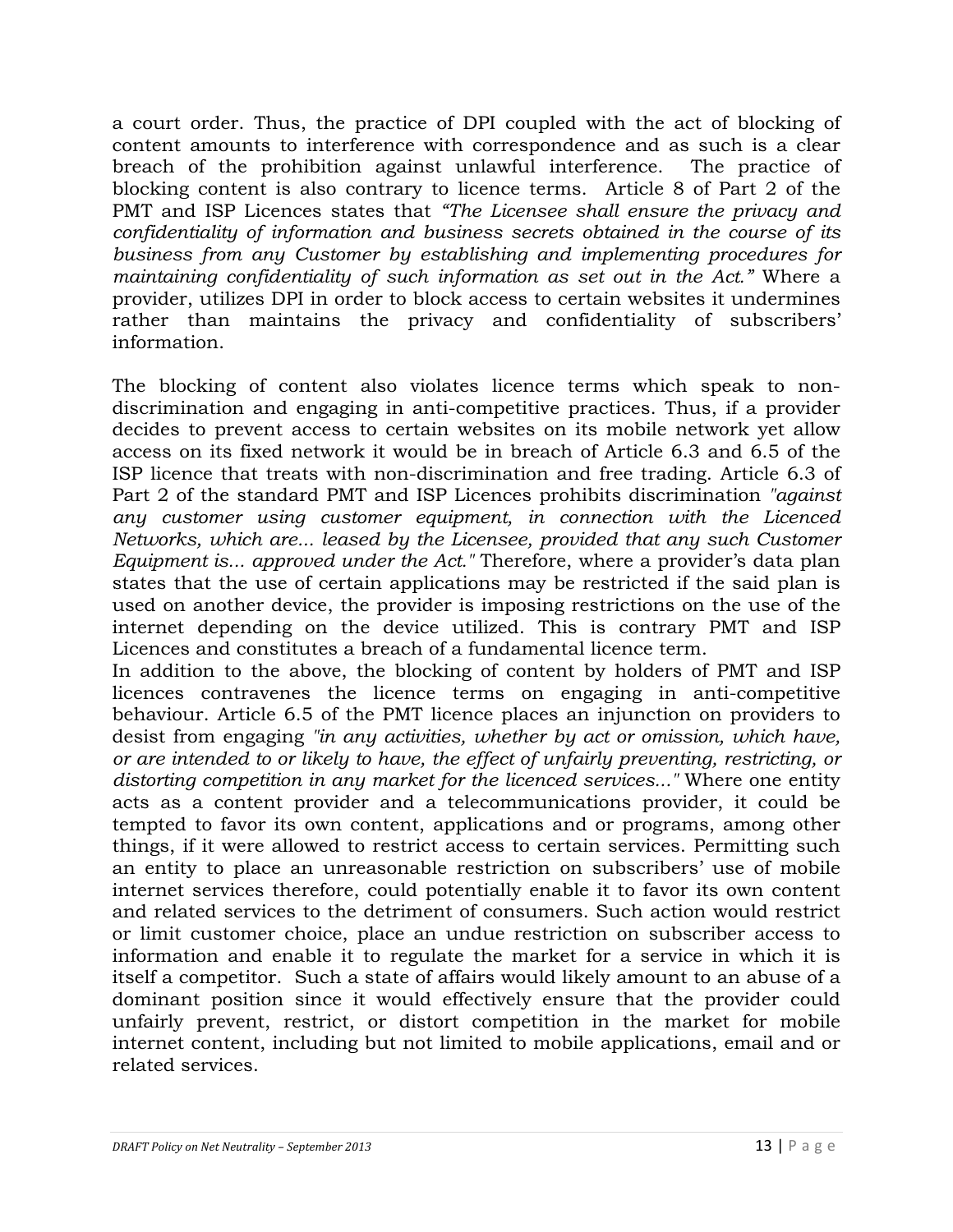In light of the above, ECTEL takes the view that the blocking of content is prohibited under the current telecommunications legislative framework. However, the absolute prohibition against the blocking of content is oft challenged by the argument that providers must have the freedom to efficiently manage their networks. In a decision dated the 23rd March 2010, the ICTA in outlining the results of its consultation on DPI noted that providers utilized DPI to manage traffic on their networks, identify network threats such as spam, identify and restrict illegal content and tailor internet advertising to users. After considering these varying uses the ICTA stated that it was "*not convinced that examination of content is essential for traffic management (or any of the other purposes listed above) and views this practice as an unreasonable invasion of an individual's privacy*."21 ECTEL concurs with the ICTA's position that DPI is not necessary to ensure effective traffic management.

Though cognizant of the fact that providers must be able to employ techniques to effectively manage the traffic that passes through their networks for optimal performance, ECTEL's view is that those techniques utilized should not interfere with the privacy rights of customers, breach existing telecommunications legislation and licence provisions or have anti-competitive effects. Further, ECTEL, like the Netherlands and other countries that have prohibited the blocking of websites notes that there are circumstances in which exceptions should be made. To that end, ECTEL is of the view that for traffic management techniques to be countenanced, the provider must demonstrate to the regulator that the said techniques do not interfere with the individual right to privacy and are not discriminatory and are reasonable and proportional in the circumstances.

Indeed, given the concern that some customers utilize applications which require a lot of bandwidth to the detriment of others, ECTEL suggests that providers consider the utilization of data caps. ECTEL is not opposed to providers implementing data caps by setting a price for a predetermined amount of data. Where the agreed amount of data is exceeded the provider may charge the customer for the excess or temporarily suspend the account after the customer has been given notice and an opportunity to purchase additional data. Providers are also free to implement congestion controls that do not target any specific application and as such are application agnostic. However, ECTEL wishes to make it abundantly clear that ECTEL does not approve of the

<sup>&</sup>lt;sup>21</sup> ICT Decision 2010-4 Decision on Deep Packet Inspection and similar Technologies in the Cayman Islands, ICTA, (http://mail.ectel.int/Session/400-8eB3BJ2Jq7DvFv3fzekg/MessagePart/INBOX/5561-03-B/ICT%20Decision%202010- 4%20DPI.pdf) last accessed on the 24<sup>th</sup> June 2013.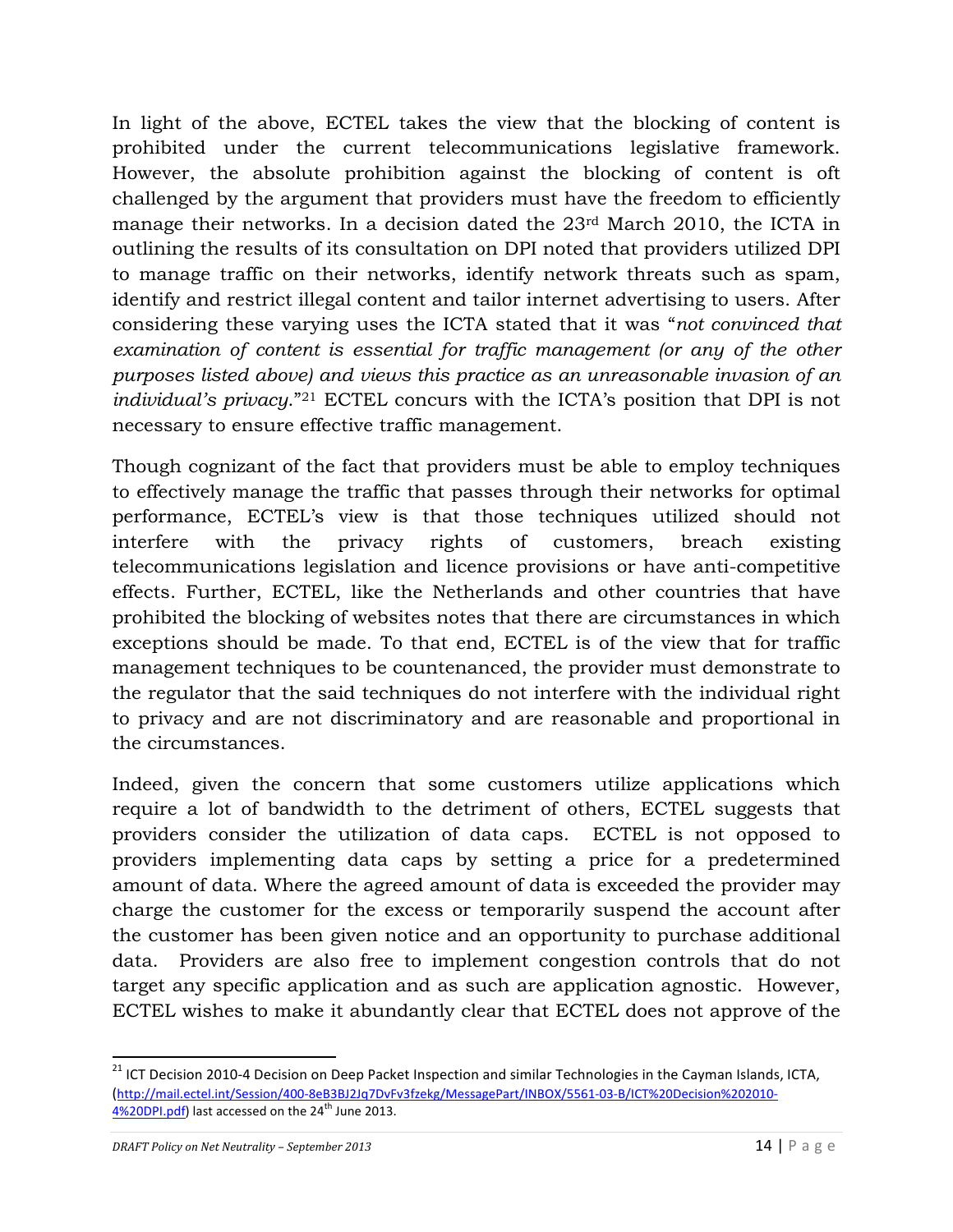throttling of speeds or blocking of websites where customers exceed usage limits.

Additionally, ECTEL supports the view that customers should be supplied with all relevant information on the quality of service provided. Not only does this promote transparency within the sector it also allows customers to make informed decisions about the service provider and the type of service to choose. Therefore ECTEL encourages providers to adhere to s. 17 (1) of the Quality of Service regulations which states in part that "*a telecommunications provider shall before it concludes a contract with a customer make available to that customer clear and up to date information on its quality of service for each service that it is licensed to provide*." In complying with this section, ISP's should disclose their traffic management techniques and state clearly how the utilization of the same would impact on the speeds obtained and the overall quality of service.

### **SUMMARY OF ECTEL's POSITION**

- 1. The practice of blocking websites and throttling speeds interferes with regional objectives to utilize ICT as a way of transforming economies and transitioning towards knowledge based economies. As a body which was in part created to promote the introduction of advanced technologies and the overall development of telecommunications in Member States, ECTEL cannot condone actions by providers which stymie the growth and development of the ICT sector.
- 2. In order for providers to restrict customer access to particular websites telecommunications providers must engage in DPI which constitutes an interference with the privacy rights of individuals. The practice of DPI breaches legislative provisions on privacy and confidentiality as well as the terms of the licences currently issued by ECTEL. ECTEL as the regulatory authority cannot support actions which are contrary to the law nor as a public institution condone actions which interfere with the constitutional rights of individuals. ECTEL recommends that providers of fixed and mobile broadband services refrain from the practice of DPI and the subsequent blocking customer access to content irrespective of the end device utilized.
- 3. It is noted that the countries which have addressed the issue of net neutrality all acknowledge that the provider must be able to utilize certain techniques that will enable the efficient use of their infrastructure. ECTEL recognizes that there may be merit to the argument that providers must engage in some form of traffic management. However, traffic management techniques must not